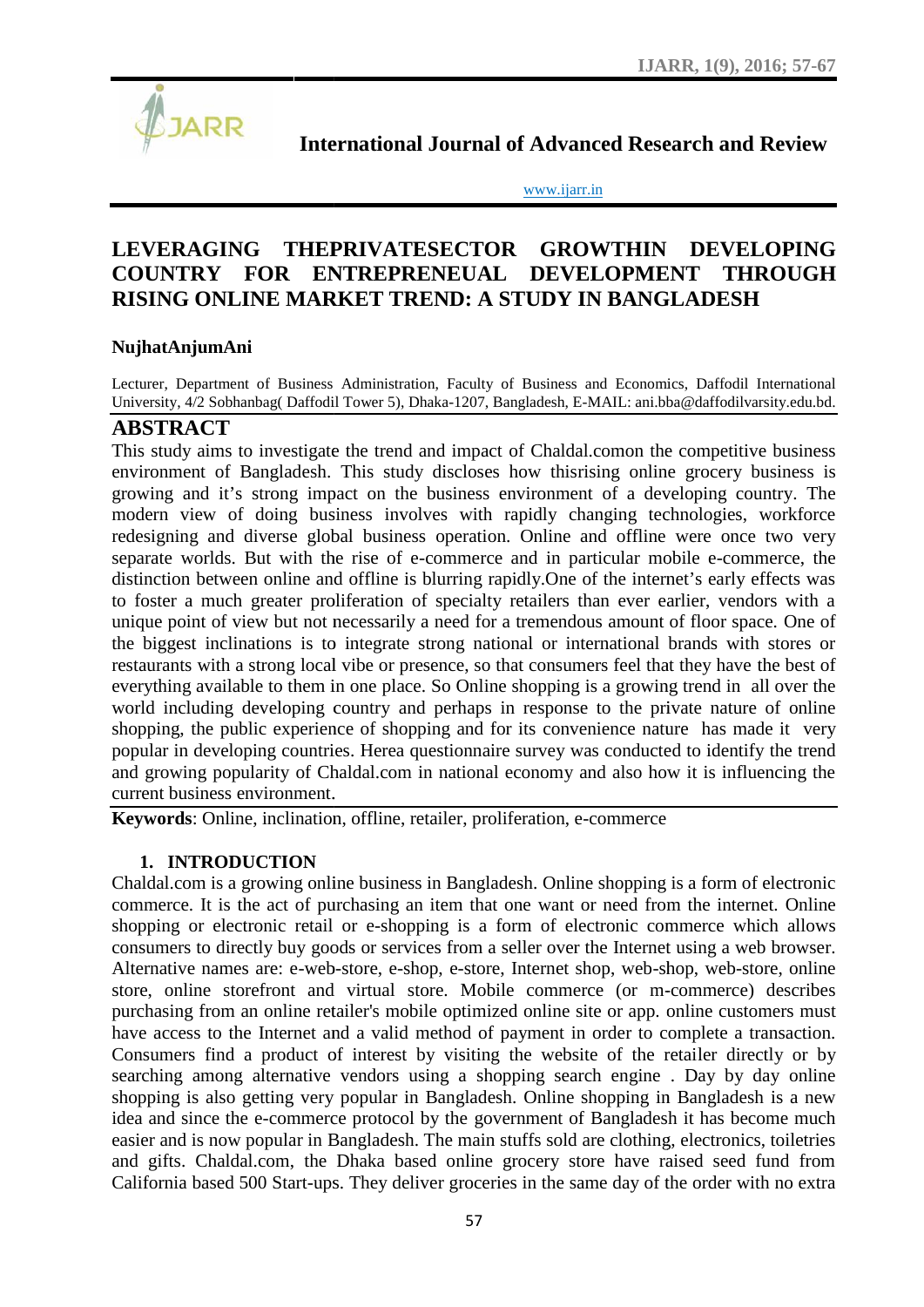charge. The company announced its first round of investment led by 500 Start-ups. 500 Start ups provides VC funds to early stage companies with potentials. They are funding Chaldal.com with seed funds with promises for more funds on reaching certain targets. Chaldal.com is the first startup venture to be funded by 500.co in Bangladesh and so far they are also the only Bangladesh based operational company on the process of raising funds from international venture capital firms. This milestone shows that online markets of Bangladesh have the attention of global investors and a boost to build e-commerce industry in Bangladesh. This study unveils how this expanding virtual grocery trade is growing and its resilient waves on the business environment of a emerging economy.

#### **1.1 LITERATURE REVIEW**

Economic globalization, increasing consumer demand for better quality products or services, explosions in technological advances and constant changes in the business environment have created the need for organizations to move towards online business to attract customers. According to Bangladesh Bank, around 1 million versatile clients accessed mobile banking, and over 100 crore transactions are made through mobile banking accounts by 2014. However, AKM FahimMasrur, former president of Bangladesh Association of Software and Information Services (BASIS), said that even other countries do not have any system of storing only buying and selling data centrally. And in Bangladesh, most of the shoppers pay in cash. He said that in Bangladesh, about one to two percent of the internet users buy and sell online. Buffam (2012) depicted that companies that build the better e-business solutions will outperform their competitors. Companies that build the very best e-business solutions will transform themselves into zero-latency enterprises. Companies that choose not to embrace e-business, or do so ineffectively, will underperform or be driven out of business. Turban et al. (2012) argued that following points of managerial issues are very important: Focus of Electronic commerce management; Sales promotion; Purchase process reengineering; Just-in –Time delivery; new electronic intermediary business; Provision of solutions; Business ethics Kamal and Chowdhury (2012) argued that a key reason why ecommerce, especially the business-to-business segment, is growing so quickly is its significant impact on costs associated with inventories, sales execution, procurement, intangibles like banking, and distribution costs. Uddin and Islam (2012) observed that the multifarious projections of ICT in human life plead a wining case for institutional integration of ICT related components in rural support programs taken by Governments and NGOs. Chaffey (2006) dealt with strategy and applications of E-Business and E-Commerce in a logical but robust manner. He stressed that e-business and e-commerce is very important for management implications as such a bridge to link leading edge research and professional practice is required. Online retail sales are set to rise 17%. This year to 204 billion dollars all over the world (Watershed Publishing, 2010, Paragraph 1). Many people are shopping online, "National experts say that this year's Cyber Monday, up to 106 million people are expected to log on and shop…" (Vespa, 2010, paragraph 7). As seen in the picture to the left. Many consumers shop on Cyber Monday, because of the great deals. Since those early days, e-commerce has slowly but consistently taken a larger proportion of consumer time and spend. The state bank of India estimates that in the India, online shopping accounts for 6% or US\$100 billion, while in the UK online shopping is equivalent to 39% of retail industry growth. This surge in online spending has led to e-commerce encroaching on the doorstep of the traditional bricks and mortar shopping mall in developing countries.KM FahimMasrur, former president of Bangladesh Association of Software and Information Services (BASIS), said that even other countries do not have any system of storing only buying and selling data centrally. And in Bangladesh, most of the shoppers pay in cash. He said that in Bangladesh, about one to two per cent of the internet users buy and sell online."We think the timing is right" said co-founder and CEO WaseemAlim, keeping in mind the above scenarios. "We studied other e-commerce models in the region and decided that a grocery was the right way to enter e-commerce." Chaldal.com is banking on low user acquisition costs and sticky users. Chaldal's closest comparison can be drawn from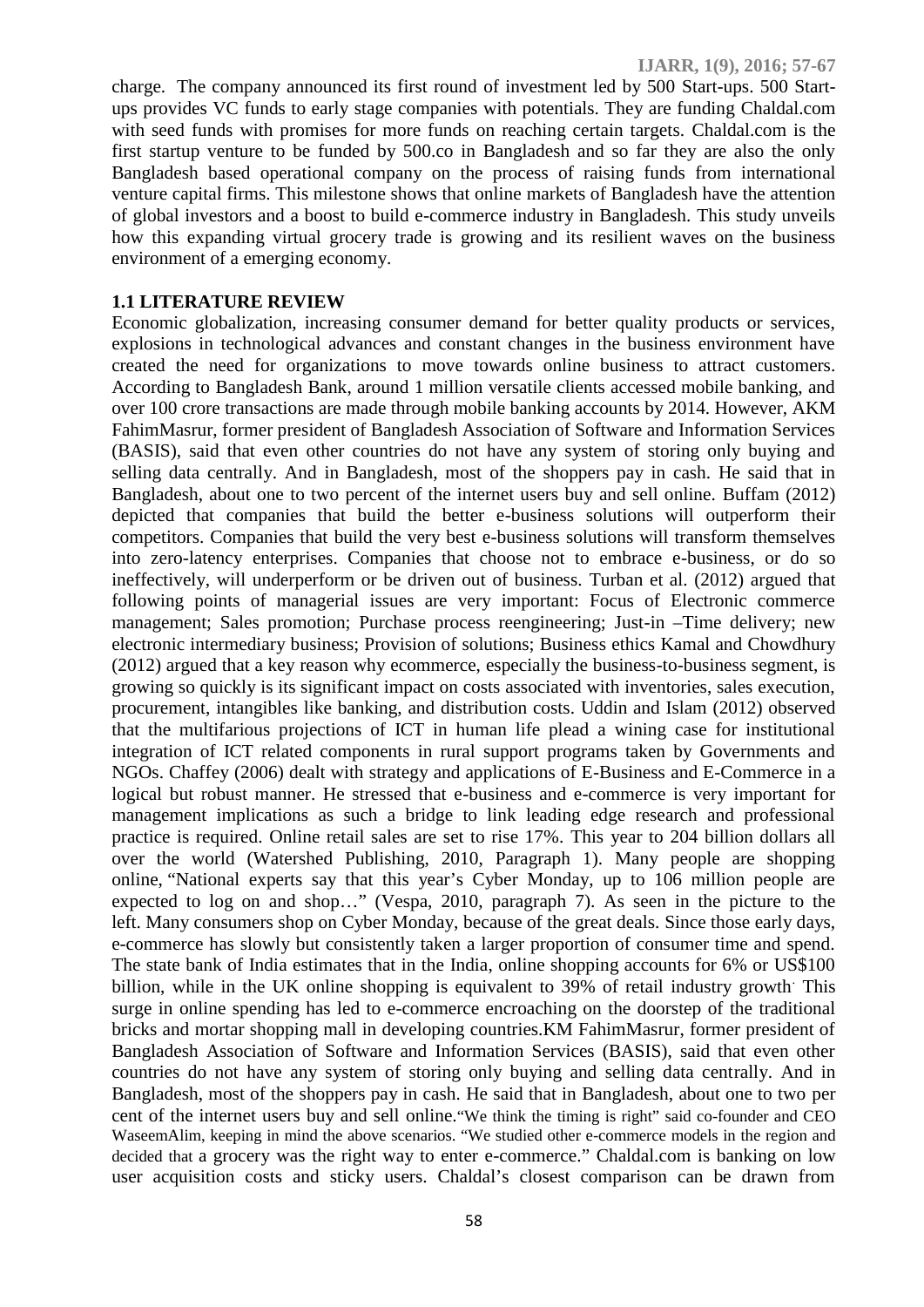bigbasket.com of India – which serves around 40,000 grocery orders monthly in Bangalore. Led by a team of veteran entrepreneurs, big basket raised \$ 10 million and is running operations in 3 major Indian cities. "The biggest challenge for us is to grow the infrastructure as quickly as our order volume grows" added Waseem. Before returning to Dhaka he have also worked in the financial startupSigFig, an asset and financial management app which now have crossed \$50 billion in asset managed over the platform.Chaldal.comhas shown good traction over the short period of time and is very promising.

## **2.1RESEARCH OBJECTIVES**

General Objective

- $\triangleright$  To analysis the trend and impact of risingonline business on the competitive business environment of Bangladesh.
- $\triangleright$  Specific Objective
- $\triangleright$  To identify the impact of online business on the customers.
- $\triangleright$  To investigate the relationship between demographic factors and attitude of online shopping.
- $\triangleright$  To investigate the impact of online business on local business.
- $\triangleright$  To identify the elements needed for a supportive online business environment in Bangladesh.

## **2.2 Research Methodology**

## **Primary and secondary data**

To carry out the objectives, both primary and secondary data IS used. The secondary data and information have been collected from various sources like business newspapers, journals, magazines, Reports and publications etc. Primary data has been collected through structured questionnaire from the online customers.

#### **Procedure**

Convenience sampling was used to select sample. Client's were randomly interviewed to gather information about the online shopping. Unstructured questionnaire was usedfor the interview.

#### **Data analysis and interpretation**

Qualitative approach will be adopted for data analysis and interpretation taking the processed data as the base. So the report relies primarily on an analytical judgment and critical reasoning. The data will be arranged in normal distribution table and also make a SOWT analysis to generate the result.

#### **Instruments Used in Analysis**

There are some tools which will be used in analysis. Data analysis is done using descriptive statistics consisting of percentage and tables. There will be various figures, tables, charts, Analysis which are easier to understand. These instruments are used in the analysis with their sources. Most of the cases tables and charts to present the condition in an easier way.

#### **3. RESULTS AND DISCUSSION**

#### **3.1 Marketing Goals and vision**

Chaldal.com was born from other collective hindrances with grocery shopping in Dhaka's local markets and supermarket chains. Crowded aisles, limited selection, rapidly approaching expiry dates, and questionable origin and quality of food made it hard to for the owners to find fresh, interesting, and safe groceries. Nor was there a place food fanatic to share tips about cooking and eating in Dhaka. Chaldal. com's mission is to provide Dhaka's – Foodies and their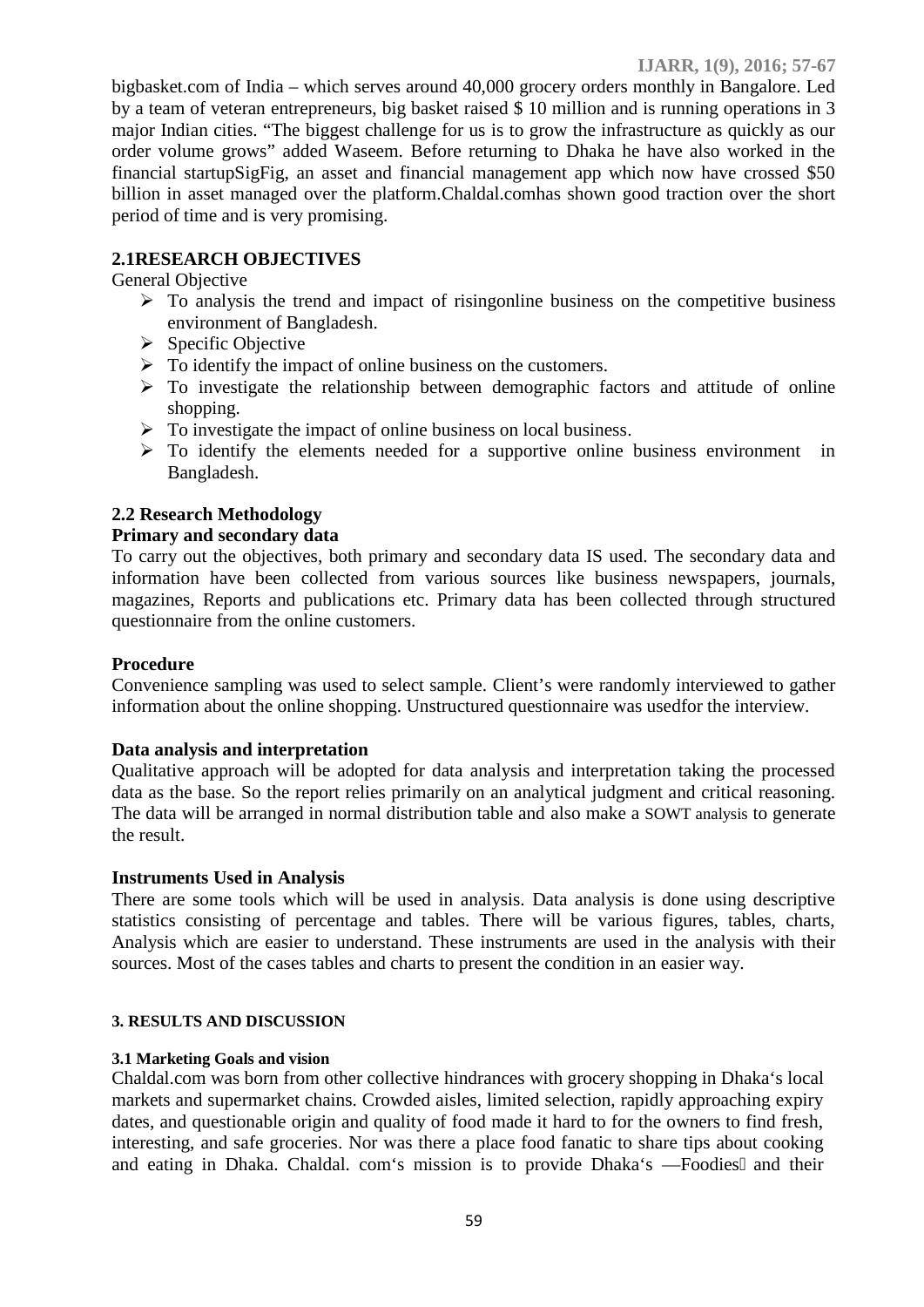families with access to the finest, freshest ingredients from Bangladesh and around the world, delivered to their homes within 24 hours. Through their Blog and pages on social media websites state that they will curate Dhaka's culinary landscape, bringing you stories, secrets, tips, and recipes from Bangladesh and abroad. Chaldal.com has some long term goals outlined below-

- 1. To influence people and provide complete grocery delivery solution.
- 2. To provide Dhaka's elite households and institutions with convenient access to premium goods and an pleasant shopping experience.
- 3. To provide good quality products to the customers.

## **3.2 PRODUCTS AND SERVICES**

Chaldal.com is an innovator within the food retailing industry of Bangladesh. The company works with an extensive network of food producers and importers located both locally and from around the world and bring premium food ingredients within your reach.They have different categories like they have some premium range fruits and vegetables,meat and fish category.They are connected with local renowned vendor named — German Butcher and Bengal meats from which they local fishes as well as meats. In rice, grain and cereal category they have Kelloggs Special K Hazelnut & Almond Cereal bars, Kelloggs Special - K Biscuit Moments Strawberry cereal, Kellogs Variety Pack, KelloggsNutri Grain Blueberry Bars, Kellogg'sSpl K Peach/Apricot Bar, Kelloggs Special K Red Berry Bar, Kelloggs Frosted Wheats, Kelloggs Cornflakes, Alpen Muesli Original, Alpen Muesli No Added Suger, Alpen Fruit & Nut With Milk Chocolate, Nestle Cookie Crisp, Nestle Golden Grahams, Black & Gold Quick Cooking Oats, Lowan Original Harvest Natural Muesli, Lowan Apple & Cinnamon Natural Muesli, Hider Eoq Pinto Beans, Hider Eoq Risotto (Arborio), Hiders Eoq Black Eyed Beans, AarongMiniket Rice and many more.Tea and Coffee, dairyproducts and Snacks and Confections are also included in it.Chaldal .com has the biggest online baby shop with a very reasonable price.According to ProthomAlo in 2014, about 1.5 to 2 million people shopped online every year, and the market was growing by 15% to 20%.According to MetrixLab, internet users in Bangladesh had 1 billion used goods in their stocks worth BDT 147 billion in 2014.According to the Bangladesh Telecom Regulatory Commission (BTRC), last November 43 million people used the internet in Bangladesh. Every year in the country about 1.5 to 2 million people shop online every year, it is reported. And every year online sales and purchase is increasing by 15% to 20%.



Source: Questionnaires survey 2016

## **3.3 Services**

Chaldal .com actually maintains a good relationship with their customers. If any customer Order more than 200tk they deliver that product to the customers doors with free of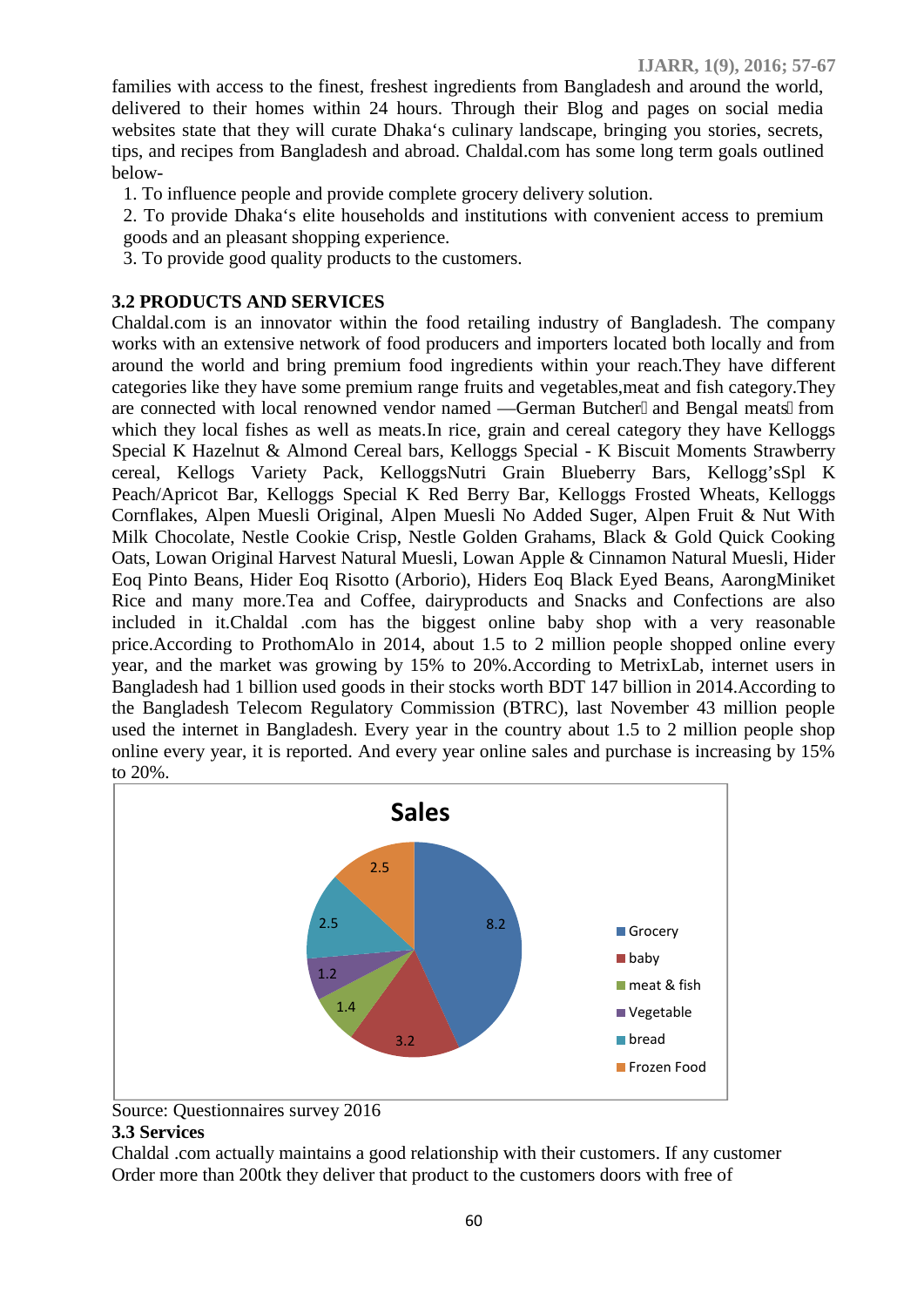deliverycost. They also has a android application for ordering product. They can deliver the product within 24 hour. It also has product return policy like if they provide wrong or spoiled product to the customer and customer let them inform about that product they will Replacement or substitute that product with deepest heartfelt apologies. It maintains good service system along with their quality products.



## **3.4 Evaluation of Service**

**Figure: Evaluation of Chaldal.com**

Feedback on the service and pricing of Chaldal.com was generally positive. When asked about the quality of the product, on a scale rating from excellent, good, regular, poor, very poor and not sure/no response, 52% of the participants said that it was good while 48% said that it was excellent. In terms of availability of information on the website 59% said that it was good and 31% said that it was excellent. The majority of the participants (52%) felt that the delivary times for the debates were excellent and 45% felt that it was good. In terms of price of the product on the website 40% said that it was good and 30% said that it was excellent and 20%were not so sure and 10% were regular.

## **3.5 Impact on local shopping**

Questionnaire survey also found that the higher the volume of online purchasing a consumer does, the more likely it is that they purchase with local shops. Those whose online purchases make up less than 50% of their overall consumer spending are spending approximately equal amounts with local shops. However, those spending between 75-99% online shop with chains twice as often as with local shops .Now most of the shop including cloth to food or beverage product company are trying to do business through online by opening a website or Facebook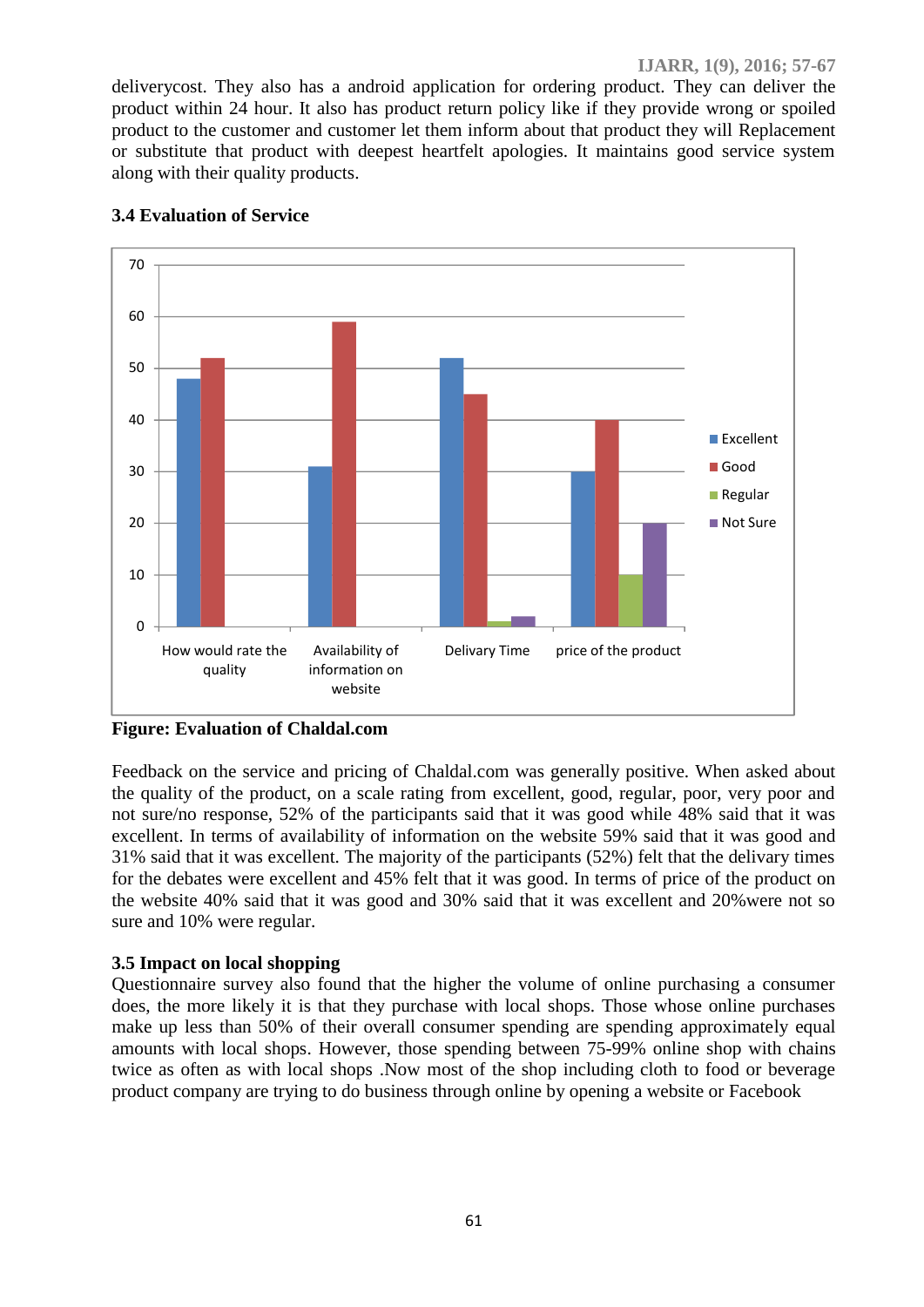

## **Figure: online presence of local shop and retailers**

# **3.6 Impact of profession on shopping from Chaldal.com**

Profession is very important demographic factors for online shopping activities.Fromthe table it Profession is very important demographic factors for online shopping activities. From the table it is shown that,5 percent are involved with business, 45 percent are involved with service, 20 percent are involved with others service and 30 percent are student.



Source: Questionnaires survey 2016 Source: Questionnaires

## **3.7 Impact of income on shopping from Chaldal.com**

Income group is very important for online business. From the questionnaire table it is shows that 35 percent of 100 sample sizes are in 15,000 income group. 30 per cent are in 25,000, 10 per cent are in 30,000 and 25 percent are in 50,000+ income group.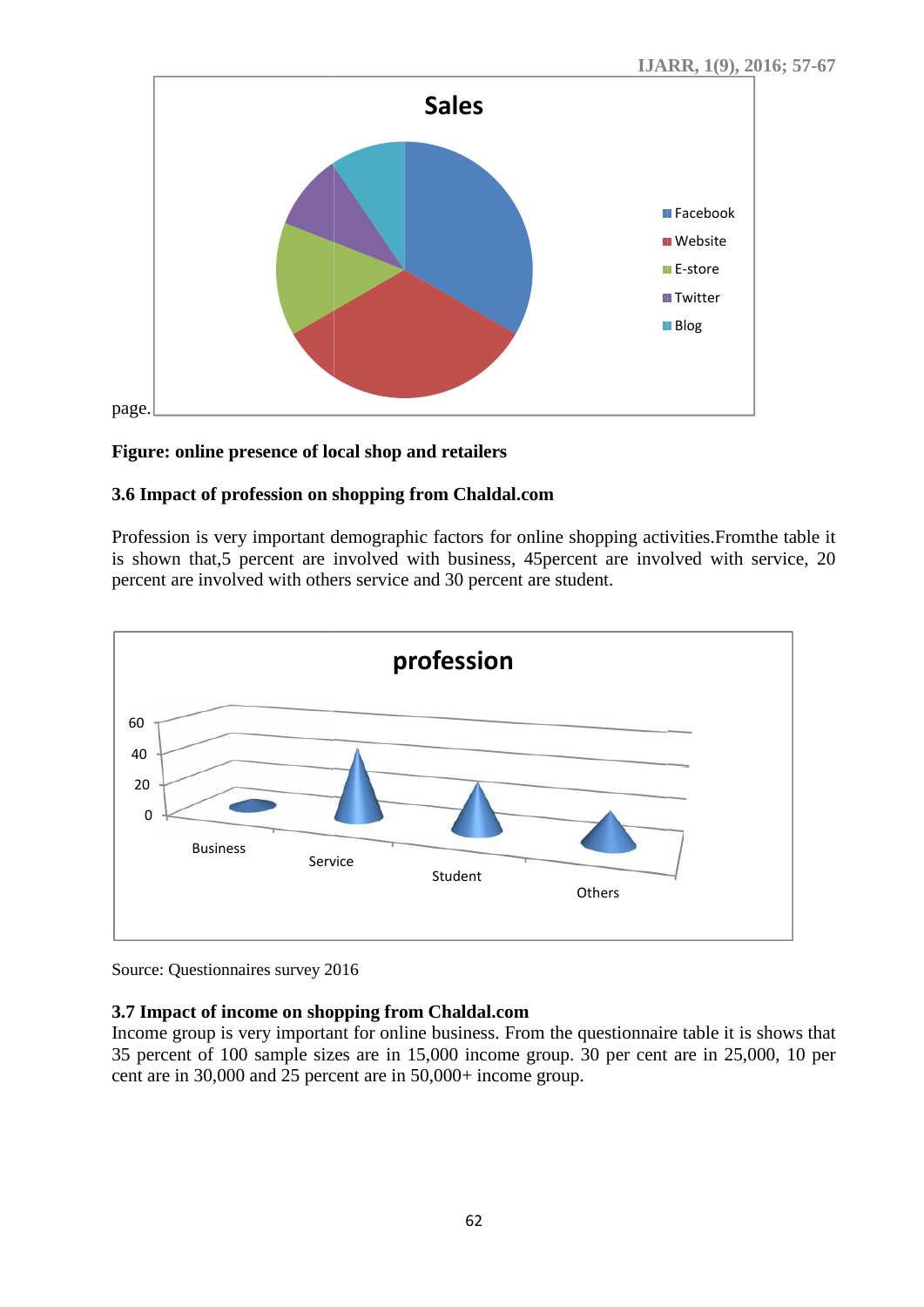

Source: Questionnaires survey 2016 Source: Questionnaires

## **4. SWOT Analysis Analysis**

To find out the viability of a particular impact we must perform a SWOT Analysis of the To find out the viability of a particular impact we must perform a SWOT Analysis of the online business. This will analyze the Strengths, Weaknesses, Opportunities, and Threats of the Chaldal.com. For analyzing the impact of e-commerce in Bangladesh, the following<br>
SWOT Analysis is considered.<br> **Strengths**<br>
Online business is new in our market. Only a few organizations are now offering internet SWOT Analysis is considered.

## **Strengths**

- Online business is new in our market. Only a few organizations are now offering internet services. Most of the companies are offering only accounting information online. Actual payment and delivery procedure is not possible in all the organizations that are offering internet services. 25,000<br>
30,000<br>
19,000+<br>
25,000+<br>
NOT Analysis<br>
NorT Analysis<br>
In the business. This will analyze the Strengths, Weaknesses, Opportunities, and Threats<br>
of the So Chaldal.com. For analyzing the impact of e-commerce in Ban Online business is new in our market. Only a few organizations are now offering is services. Most of the companies are offering only accounting information online.<br>payment and delivery procedure is not possible in all the
- It is cheap both for the companies and the customers. The companies will be able to lower down the overhead costs and make more profit out of it. down the overhead costs and make more profit out of it.
- Again the customers will be able to save time as well as money for their transaction needs.
- It is convenient as the service is available all the time at just a click away.

## **Weaknesses**

- Security breakdown: The system will have a problem with the identification of the individual who is initiating the transaction. In Bangladesh, the identification of an individual is not yet supported digitally. So there will be a problem in moving to the Internet era for business purposes just now able to save time as well as money for their transaction<br>re is available all the time at just a click away.<br>system will have a problem with the identification<br>g the transaction. In Bangladesh, the identification<br>prted digi
- Transaction can be cancelled via internet. The internet infrastructure of our country is not that much supportive to provide all time access to the web. So there will be a problem in executing the service with its full functionality.
- Internet is still beyond reach of many people and many people does not know how to access these products.
- It can be expensive.

## **Opportunities**

- Non- branch business is becoming popular in our country. So moving to internet business will allow the companies to offer non-branch business facilities.
- The internet services are becoming very common to us. So a service offered through the internet will be widely accepted in the near future.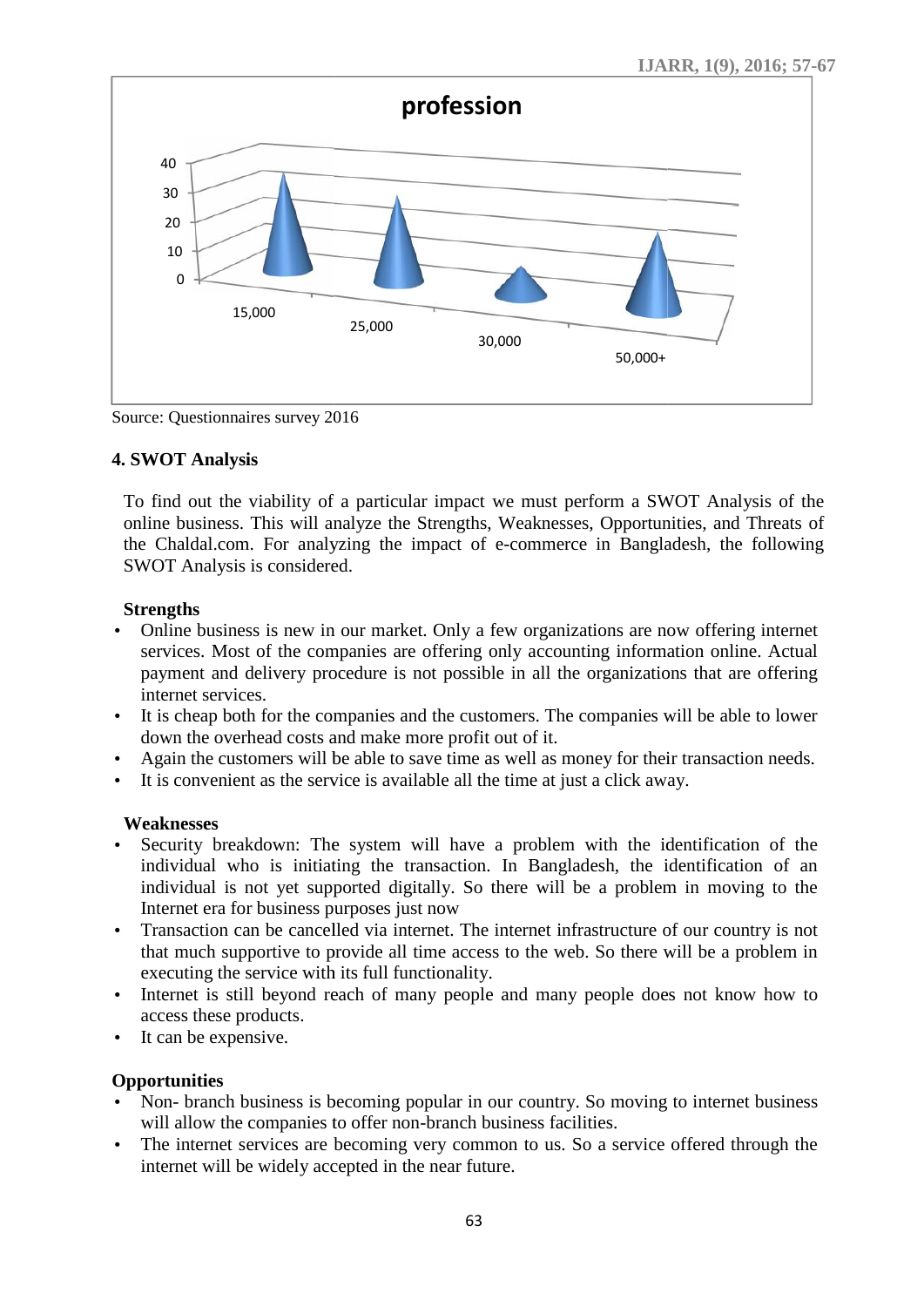## **Threats**

- People have concern about security and privacy.
- Lack of commitment by the online shop is also a potential threat .
- In the field of IT new technology is coming every day. The one which is very popular today might get obsolete tomorrow.
- The movement towards online business might downgrade the customers who do not have internet access or who are not technologically sound.
- Shopping online won't allow people to check the quality of the products however companies will always try to deliver products to a high standard.

#### **5. CONCLUSION AND RECOMMENDATION**

The focus of this paper was on the current impact of online entrepreneurship in Bangladesh. It is clear from the survey Chaldal.comhave shown good traction over the short period of time and is very promising. Online shopping is now a popular means of trading goods and services in Bangladesh. Online platform is used by many companies to showcase an array of products ranging from kitchen items, home appliances to clothes, shoes, cosmetics to cars and flats even.The marketing techniques of Chaldal.com are nothing sort unique and innovative. While exploiting the perks internet provides the company somehow manages to apply traditional classic marketing mix to its advantage and secure a loyal customer base. To sum up the whole thing, it can be declared that this service is indeed a very nice one for the people who are unable to go to the market every dayand especially for the ones who hardly get any time for shopping after doing office the whole day. The company also ensures that the products, especially the fruits and fishes are formalin free which is very much hazardous to health. Though the target customer is the upper class and the elegant ones but this is good for the business for the short run only. In order to increase the profits, the targeted group of people should be changed eventually. The types and number of products that are available is tremendous. Promotional activities are mainly done in the World Wide Web but it should be done in a lot of ways as possible. In order to do so, a market research should be done which will give almost the accurate results to take effective measurements for the betterment of the company as time passes by. City dwellers prefer online shopping as it saves time by saving the hassle of sitting for hours in traffic jam and also as it saves money at times. Necessary reforms in order to introduce e-commerce have also been suggested. Lack of awareness among the policymakers has been identified as the major deterrent to introducing e-commerce. Conventional understanding of payment mechanisms raises false alarms against the flight of capital if e-commerce is implemented.. Chaldal.com not only got the attention of the international investors but from the local firms as well. Inflection Ventures, a Dhaka based VC funding firm has also confirmed to be investing in Chaldal.com and several other investors, confirmed by WaseemAlim, to be in negotiation for investment.

Despite being a poor country, selected segments of the Bangladeshi business community has embraced technology with reasonable success. These positive indicators are favoring the prospects of online private entrepreneurship in Bangladesh.

#### **REFERENCES**

Baker, J., Levy, M., &Grewal, D. (1992). An experimental approach to making retail store environment decisions. Journal of Retailing, Vol. 64(4), pp. 445-460.

Belanger, F., Hiller, J.S., & Smith, W.J.(2002). Trustworthiness in Electronic Commerce: the role of privacy, security, and site attributes. Journal of Strategic Information Systems, Vol .11, pp. 245-270.

Chiu, Y. B., Lin, C. P., and Tang, L. L. (2005). Gender differs: assessing a model of online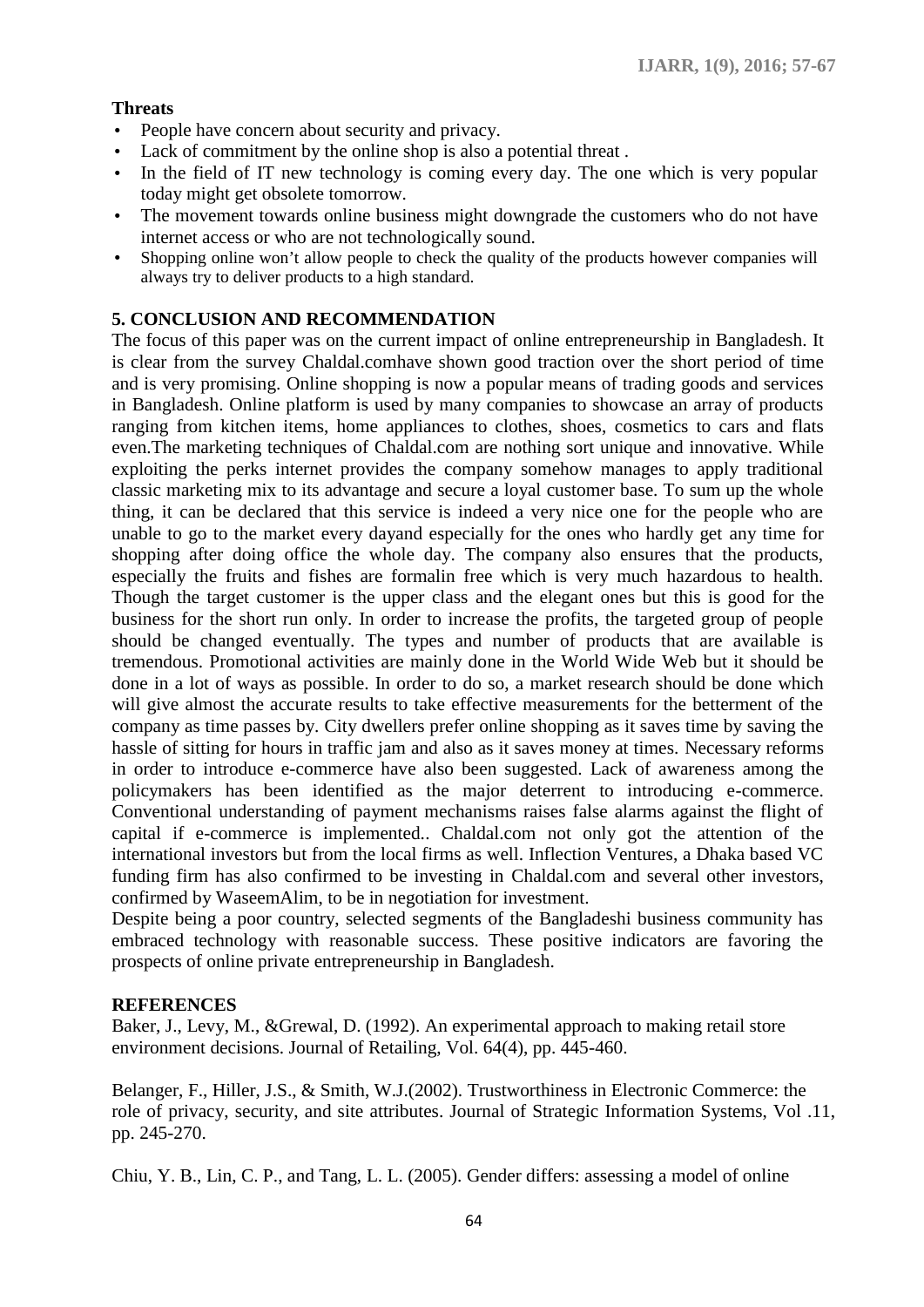purchase intentions in e-tail service. International Journal of Service Industry Management, Vol. 16(5).

Hamid, N. R. A., &Kassim, N. (2004). International technology as a tool in customer relationship management. Journal of America Academy of Business

Hasan, H., and Rahim, S. A. (2004).Factors affecting online purchasing behavior. Communication, vol. 24, pp.1-19.

Ho, C., and Wu, W. (1999). Antecedents of consumer satisfaction on the Internet: an empirical study of online shopping. Proceedings of the 32nd Hawaii International Conference on System Sciences.

Jarvenpaa, S. L., & Todd, P. A. (1996-97). Consumer reactions to electronic shopping on the World Wide Web. International Journal of Electronic Commerce, vol. 1(2), pp.59-88.

Kesh, S., Ramanujan, S. and Nerur, S. (2002). A framework for analyzing e-commerce security, information management & computer security. Journal of ComputerMediated Communication, vol. 10 (4), pp. 149-458

Hossain N., (2000), 'E-commerce in Bangladesh: status, potential and constraints.' research paper, p. 1, USAID, Bangladesh.

Borenstein, S. and Saloner, G. (2001), 'Economics and Electronic Commerce', 'Journal of Economic Perspectives', p. 23-45

. Fisher J. (1992), "Some Market Effects of Ecommerce", paper presented at University of Melbourne.

Gilder C. (1994) 'Productivity developments abroad', Federal Reserve Bulletin, Washington D.C., p. 30

Girishankar P., (1997), 'E-commerce: The calm after the storm', Australian financial review, Sydney, February 2.

Nie, N. H., &Erbring, L. (2000). Internet and Society: A Preliminary Report. Palo Alto, CA: Stanford Institute for the Quantitative Study of Society Press.

Nie, N., Hillygus, S. &Erbring, L. (2002). Internet use, interpersonal relations and sociability: Findings from a detailed time diary study. In B.Wellman (Ed.), The Internet in Everyday Life (pp. 215–243). London : Blackwell Publishers.

Nonnecke, B., Preece, J., Andrews, D., &Voutour, R. (2004, August). Online Lurkers Tell Why. Paper presented at the 2004 Americas Conference on Information Systems, New York City , NY

## **Online References**

.

http://en.wikipedia.org/wiki/Online\_shopping http://en.wikipedia.org/wiki/E-commerce http://www.ehow.com/about\_6536655\_definition-consumer-attitude.html https://Chaldal.com/ https://angel.co/chaldal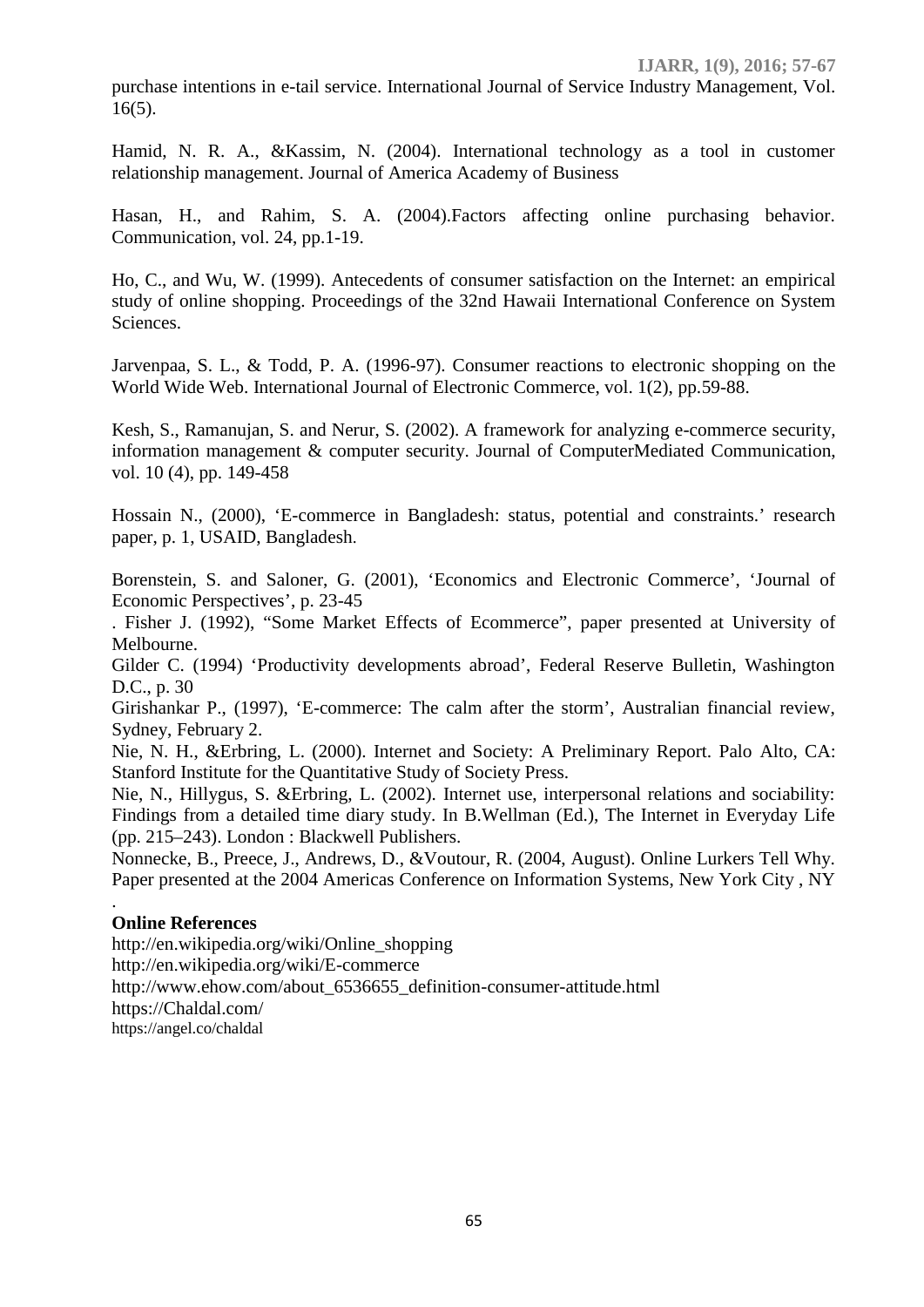## **Appendix**

## **Questionnaires**

**1. Please rate the following characteristics of the service representative on a scale from 1 to 5, where 1 means poor service and 5 means excellent service. If you did not deal with a service representative, please select 6.**

|                                                          | Poor | $\overline{2}$<br>Fair | 3<br>$\operatorname{Good}$ | 4<br>Very<br>Good                                                                     |
|----------------------------------------------------------|------|------------------------|----------------------------|---------------------------------------------------------------------------------------|
| Knowledge of the product -                               |      |                        |                            |                                                                                       |
| Courteousness                                            |      |                        |                            |                                                                                       |
| Willingness to help                                      |      |                        |                            |                                                                                       |
| Efficiency/quickness                                     |      |                        |                            |                                                                                       |
| ablity<br>complete<br>to<br>transaction                  |      |                        |                            |                                                                                       |
| 2. What was the reason to purchase the product?          |      |                        |                            |                                                                                       |
|                                                          |      |                        |                            |                                                                                       |
| 3. What do you think about the product quality?          |      |                        |                            |                                                                                       |
| $\overline{2}$<br>$\mathbf{1}$<br>Poor                   | Fair |                        | 3<br>Good                  | $\overline{4}$<br>Very Good                                                           |
| 4. How many times you have purchased?                    |      |                        |                            |                                                                                       |
| 2<br>$\mathbf{1}$                                        |      |                        | 3                          | $4+$                                                                                  |
| 5. How was your overall purchasing experience?           |      |                        |                            |                                                                                       |
|                                                          |      |                        |                            |                                                                                       |
|                                                          |      |                        |                            |                                                                                       |
| 6. How would you rate the overall value of this product? |      |                        |                            |                                                                                       |
| 2                                                        |      |                        | 3                          | 4                                                                                     |
| Poor                                                     | Fair |                        | Good                       | Very Good                                                                             |
|                                                          |      |                        |                            | 7. Compared to other online sites that are available, would you say that the site is: |
| 8. Would you recommend [PRODUCT] to others?              |      |                        |                            |                                                                                       |
|                                                          |      |                        |                            |                                                                                       |